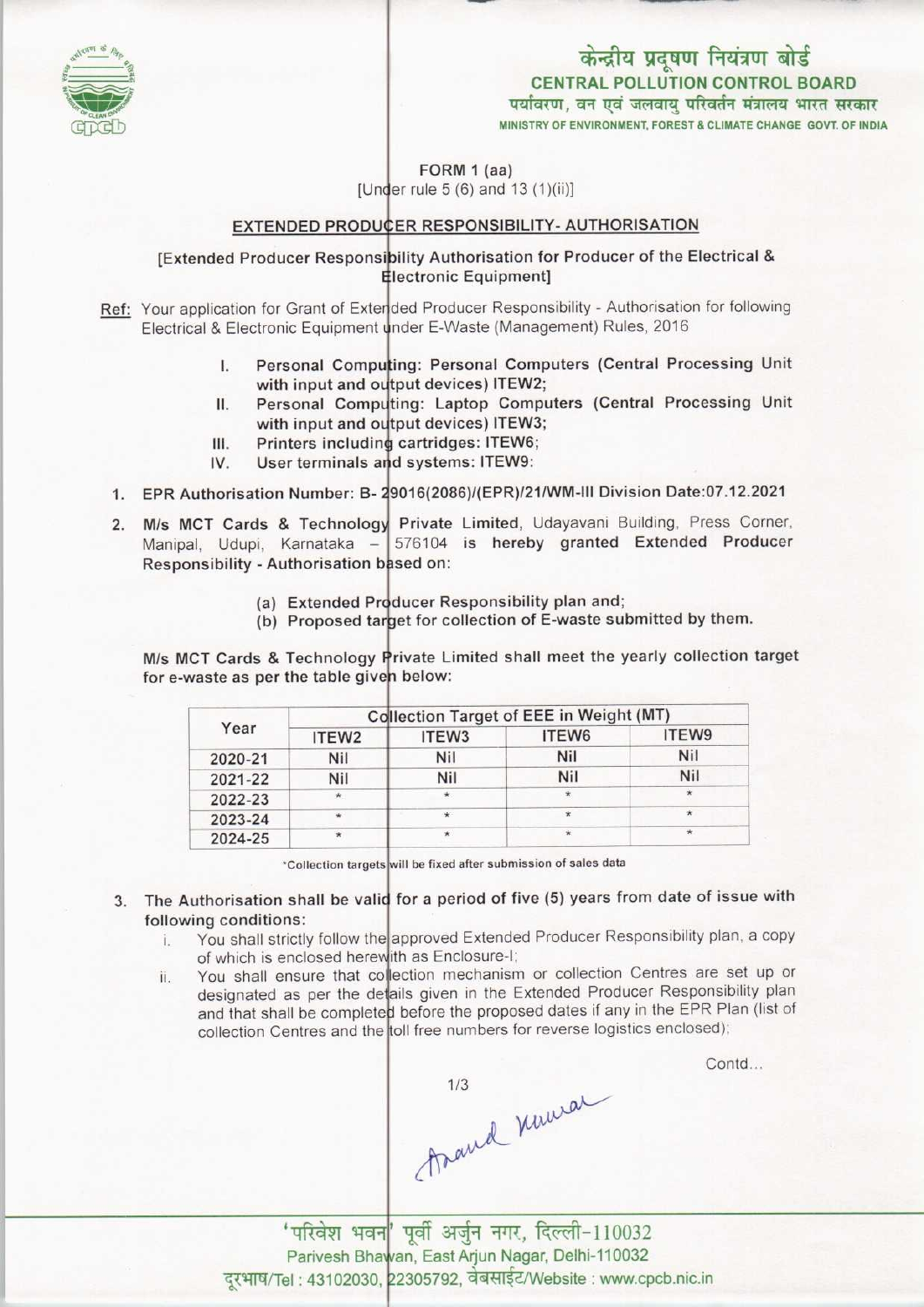

From pre page...

- You shall ensure that all the collected e-waste is channelized to your iii. dismantler/recycler M/s E-waste Recyclers India Shed No. 15, Roz ka Meo Industrial Area, Nuh, Haryana and record shall be maintained at dismantler/recycler and at your end.
- You shall maintain records, in Form-2 of these Rules, of e-waste and make such iv. records available for scrutiny by Central Pollution Control Board
- You shall file annual returns in Form-3 to the Central Pollution Control Board on or V. before 30th day of June following the financial year to which that returns relates

## vi. General Terms & Conditions of the Authorisation:

- The authorisation shall comply with provisions of the Environment (Protection) Act 1986 and the E-waste (Management) Rules,2016 made there under
- The authorisation or its renewal shall be produced for inspection at the request of an officer authorised by the Central Pollution Control Board
- Any change in the approved Extended Producer Responsibility plan should be informed to Central Pollution Control Board within 15 days on which decision shal be communicated by Central Pollution Control Board within sixty days
- It is the duty of the authorised person to take prior permission of the Central Pollution Control Board to close down any collection centre/points or any other facility which are part of the EPR plan;
- An application for the renewal of authorisation shall be made as laid down in subrule (vi) of rule of 13(1) the E-Waste (Management) Rules, 2016
- The Board reserves right to cancel/amend/revoke the authorisation at any time as f. per the policy of the Board or Government.

## vii. Additional Conditions: -

- a) That the applicant will submit annual sales data along with annual returns
- b) That the applicant has to ensure that the addresses of collection points provided by them in their EPR Plan are correct and traceable and the collection points/centres are functional;
- c) That the applicant will supmit revised application for grant of EPR Authorisation in case of applicant adding/changing PRO or changing its EPR Plan

 $2/3$ 

**Contd** 

thand knowar